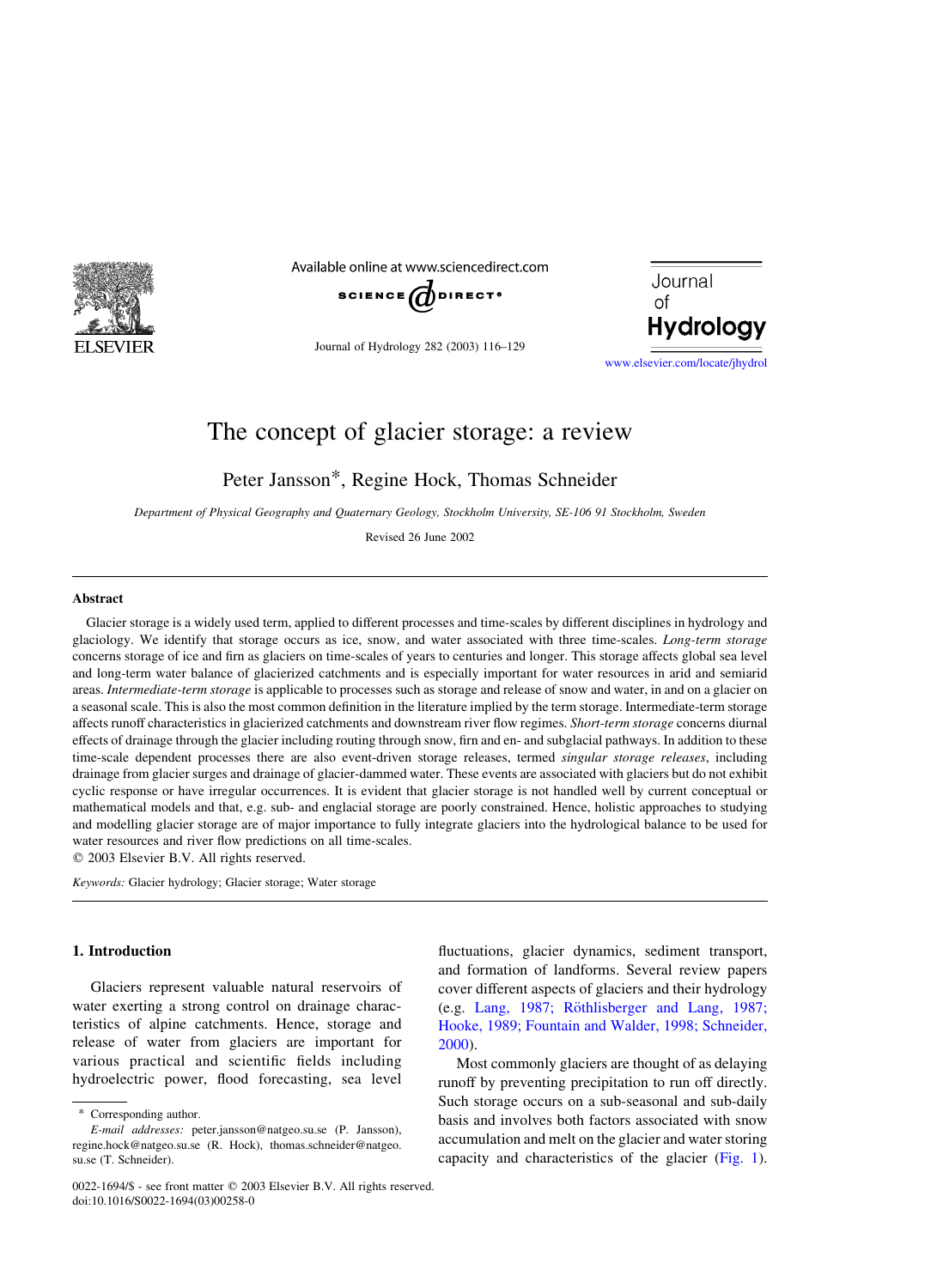<span id="page-1-0"></span>

Fig. 1. Schematic graph showing different forms of glacier storage and their corresponding time-scales.

However, the glacier itself constitutes storage that is storing water as ice and releasing it when melted, depending on climatological factors. This storage varies on a time-scale comparable to climate variations, i.e.  $>1$  year. Apart from the difference in timescale, the most important distinction between these forms of storage is that the first primarily involves water in liquid phase (water) and the second in solid phase (ice or snow). Water can be stored in a number of ways: in surface snow and firn, crevasses, surface pools, englacial pockets, subglacial cavities, englacial and subglacial drainage network, and in basal sediments (Fig. 2). Furthermore, there are discrete events that suddenly release water that may have accumulated over months to years such as glacierdammed lake floods, en- and subglacial floods, and glacier surges. All these aspects of storage are usually referred to by the singular term storage and its implicit meaning varies significantly in hydrological and glaciological literature. We suggest the use of long-, intermediate-, and short-term storage, respectively, for the different time-scales involved.

#### 2. Long-term storage

## 2.1. Storage of water as ice and snow

Glacier ice contains 75% of available freshwater on the Earth [\(IPCC, 1996\)](#page-11-0) of which 99.5% is contained, as ice, in the Greenland and Antarctic Ice Sheets. Small glaciers and ice caps thus contain a very small part of the frozen freshwater. However, they constitute a part that is well monitored and that currently contributes to sea level rise ([Meier, 1984;](#page-12-0) [Duyrgerov and Meier, 1997; Arendt et al., 2002](#page-12-0)).



Fig. 2. The hydrological systems and locations of water storage in a temperate glacier (modified from Röthlisberger and Lang, 1987).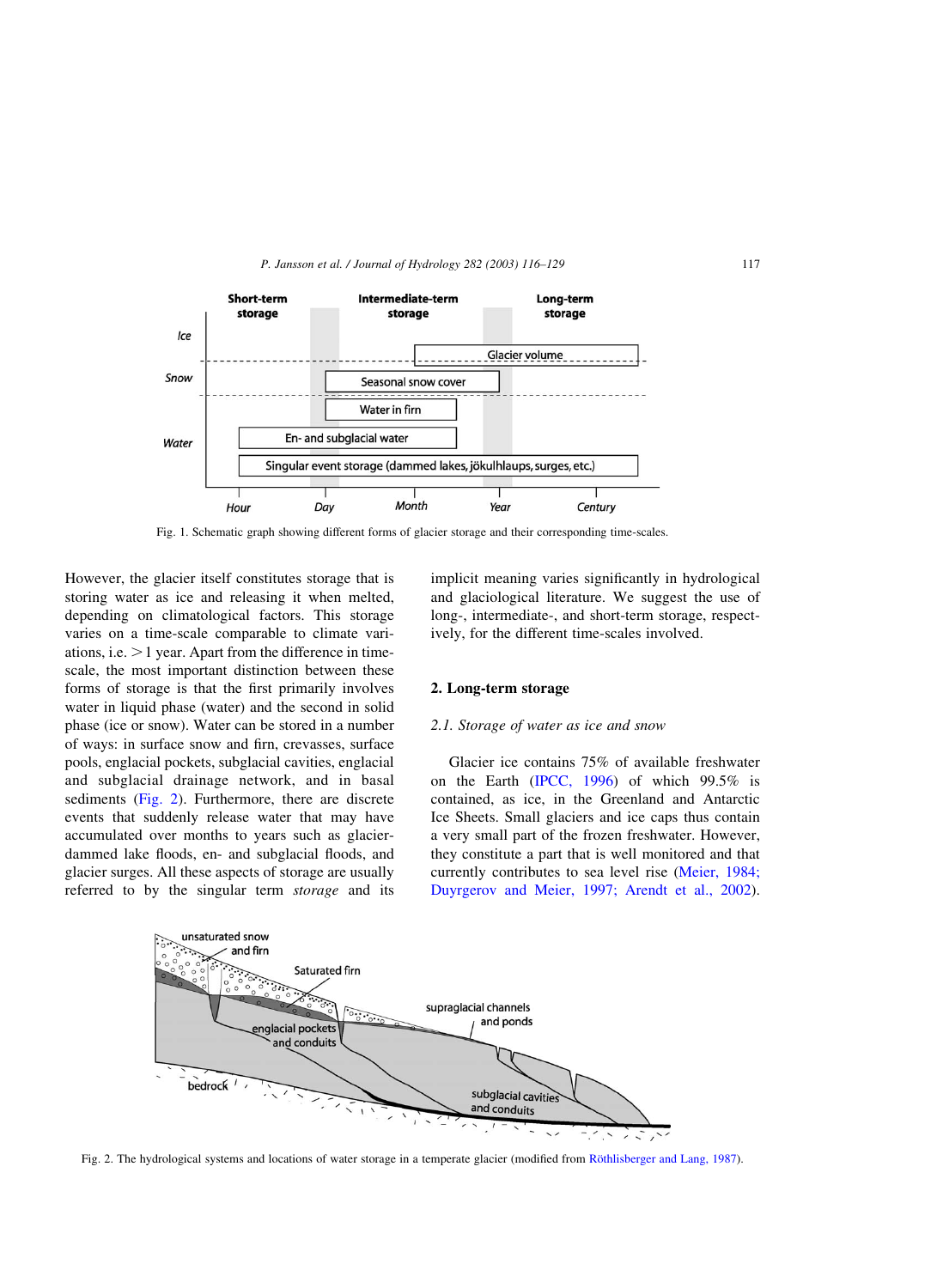If melted completely, sea level would rise 0.5 m ([IPCC, 2001\)](#page-11-0). In contrast to the long response times of the Antarctic and Greenland ice sheets, such a rise may occur fast implying a major impact on human resources since coastal areas constitute very important agricultural areas as well as locations for habitation and industry. Hence, concern about sea level rise has increased interest in future variations of glacier volume, or long-term storage. Glacier volume is determined by a balance between accumulation of mass, usually by a combination of snow fall and wind drifting (e.g. [Meier, 1973;](#page-12-0) [Jansson, 1999\)](#page-12-0), and ablation, primarily determined by surface energy balance (e.g. [Lang, 1968; Meier,](#page-12-0) [1973; Hock, 1998\)](#page-12-0) and calving [\(Brown et al.,](#page-10-0) [1982](#page-10-0)). Climate change involves variation in one or more of these forcing variables causing changes in either accumulation, ablation or both. [Chen and](#page-10-0) [Ohmura \(1990a\)](#page-10-0) estimate that the Alpine glacier volume has decreased by  $\sim 0.57 \text{ km}^3\text{/year}$  between the 1870s and 1970s. The estimated total volume is  $\sim$  140 km<sup>3</sup>, indicating that glaciers in the Alps could, at present rates, disappear in  $\sim$  250 years. However, this figure is not be used as an accurate prediction, since the rate of volume-change varies depending on how far from equilibrium conditions each individual glacier is at the time of making the volume change estimate.

Glacier mass balance is measured on a comparatively small number of glaciers around the world ([Haeberli et al., 1999a](#page-11-0)). However, these programs provide valuable data for estimating the contribution of the glacier itself to storage since the balance is a measure of net gain or loss of glacier mass. The longest continuous mass balance records to date are those from Claridenfirn (winter and summer balance measurements at two stakes since 1914; Müller-Le[mans et al., 1994\)](#page-12-0) and Storglaciaren (spatially dense measurements of winter and summer balance since 1946; [Holmlund and Jansson, 1999\)](#page-11-0). The collection of mass balance records maintained by the World Glacier Monitoring Service provide a useful basis for evaluating world-wide trends in glacier volume ([Haeberli et al., 1999b\)](#page-11-0). [Dyurgerov and Meier \(1997\)](#page-11-0) show that glacier volume is shrinking, however, local trends may vary ([Dowdeswell et al., 1997\)](#page-10-0).

Some glaciers in Scandinavia have recently grown, or even advanced ([Holmlund et al., 1996\)](#page-11-0). In order to obtain a better estimate of glacier fluctuations, glacier dynamics must be considered. Hence, flow models coupled to climatic models can be used both for reconstructions and predictions of glacier evolution (e.g. [Oerlemans et al., 1998](#page-12-0)).

## 2.2. Effects on catchment hydrology

Long-term storage effect of glaciers involves net storage or release of water depending on climate (e.g. [Kasser, 1973; Østrem, 1973; Fountain and](#page-11-0) [Tangborn, 1985](#page-11-0)). During glacier growth less water is generated than expected from precipitation values and vice versa for glacier shrinkage. Glaciers affect catchment hydrology even at low percentages of glaciation. Summer flow is enhanced due to melting of glacier ice. In larger basins with sufficient elevation range to include melt- and rainwaterdominated runoff, glacier runoff compensates for otherwise decreasing summer discharge in lower parts of the basins [\(Fountain and Tangborn, 1985;](#page-11-0) [Young and Hewitt, 1993](#page-11-0)). [Kasser \(1973\)](#page-11-0) studied the change recorded discharge from Rhône drainage basin from 1876 to 1968 and demonstrated how discharge was correlated to the change in glacierized area. [Hopkinson and Young \(1998\)](#page-11-0) studied the effects of changes in glacierized area on the runoff of the Bow River, Alberta, Canada. They found that annual glacier runoff, on average, comprised 2% of basin yield but that during a low flow year the contribution increased to 13%. For the driest month of that year glacier melt contributed 54% of basin runoff.

Glacier cover also affects year-to-year variability of runoff. Variability is lowest at moderate percentages of glacier cover (roughly 40%) and increases as glacier cover both decreases and increases (Fountain and Tangborn, 1985; Röthlisberger and [Lang, 1987; Braithwaite and Olesen, 1988; Chen](#page-11-0) [and Ohmura, 1990b\)](#page-11-0). Annual variability is also less for basins with 'typical' glacier cover than for glacier-free basins.

The main difference between glacierized and glacier-free catchments is that runoff from glacierfree is dominated by precipitation whereas glacierized basins are energy dominated ([Lang, 1987; Chen](#page-12-0) [and Ohmura, 1990b\)](#page-12-0). This highlights the importance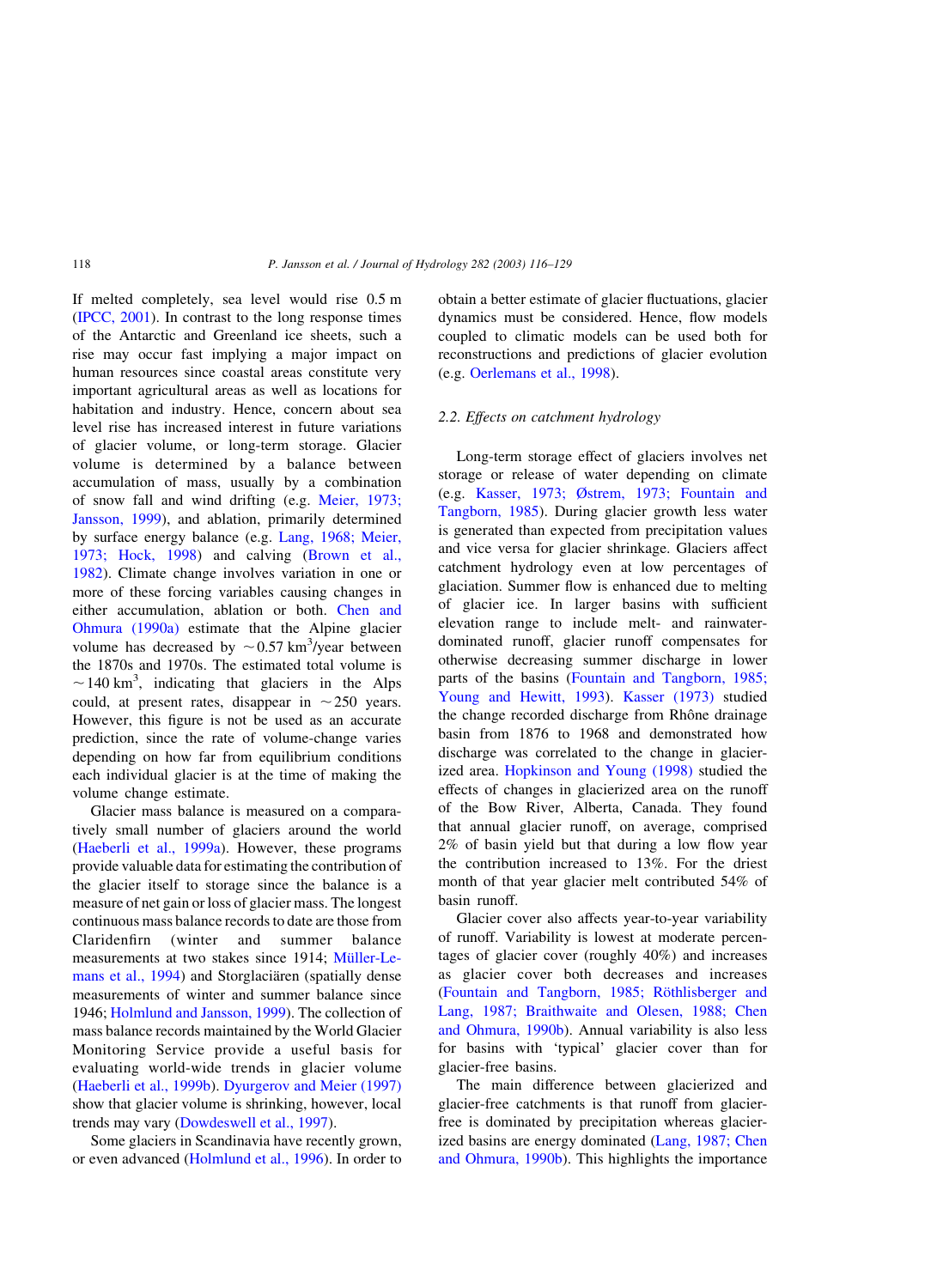

of glaciers since they produce most water during hot, dry periods when precipitation is lacking.

Occasionally, attempts are made to increase runoff by enhancing melt, by decreasing albedo through dusting of the glacier surface. [Kotlyakov](#page-12-0) [and Dolgushin \(1973\)](#page-12-0) report on an experiment to decrease albedo on a glacier by spreading dark materials on the surface in order to increase ablation and thereby runoff. With coal powder, an increase in melting of 25–30% was accomplished. However, new powder had to be spread every week to maintain a steady high ablation since the material was washed away with the melted water. Such enterprises are not sustainable for long-term water production when considering the storage effect of glaciers. If maintained under a given climate scenario, storage is finite and not renewable without an accompanying reduction in runoff.

Climate change can cause glaciers to shrink and possibly vanish causing dry-season discharge to decrease dramatically. During prolonged periods of net mass loss, specific runoff will first increase until the glacier has retreated so that the decrease in glacier volume will lead to reduced flow rates (Fig. 3). [Braun et al. \(2000\)](#page-10-0) modelled the effect of shrinking glacier cover. Large discharge peaks will occur when the excess melting augments rainfall peaks.



Fig. 3. Schematic representation of the long-term effect of negative glacier net mass balance (a) on glacier volume (b) and annual glacier runoff (c). Volume response lags forcing due to the time required to remove ice by melting. Note that discharge is larger during the first portion of the response period until the glacier is small enough to reduce excess runoff.

#### 3. Intermediate-term storage

## 3.1. Seasonal runoff variations

Large volumes of precipitation are stored on glaciers in winter and released by summer melting. This produces a pronounced seasonality in discharge. The ratio of summer to total runoff rises strongly with increasing glacier cover. [Lang \(1987\)](#page-12-0) provides a good summary of these processes. In Vernagtferner basin, Austria (81% glacierized), 90% of annual discharge is concentrated to the summer months June–October ([Escher-Vetter and Reinwarth, 1994\)](#page-11-0). Glaciers in Scandinavia release 85% of their annual average discharge during the three summer months June– August [\(Østrem, 1973\)](#page-12-0). By comparing runoff from glacier-free areas and glacierized areas, [Pertziger](#page-12-0) [\(1990\)](#page-12-0) showed how maximum contribution from glacier-free areas precedes that from glacierized areas. Presumably, this is due to hypsographic differences as glaciers tend to have higher elevations than glacier-free valleys. The time of maximum seasonal runoff is delayed with increasing glacier cover ([Meier and Tangborn, 1961; Stenborg, 1970](#page-12-0)). [Fountain and Tangborn \(1985\)](#page-11-0) demonstrated that the delay is about a month if the glacier cover changes from 0 to 7%, and only about two weeks if the glacier cover increases from 50 to 100%.

## 3.2. Seasonal water balance

Water balance studies have revealed significant internal water storage through the year. The timing of storage and release varies between studies (Fig. 4).



Fig. 4. Periods of storage gain (positive, filled, square), storage loss (negative, white, square) or approximate balance (solid line at zero). Data from sources discussed in the text.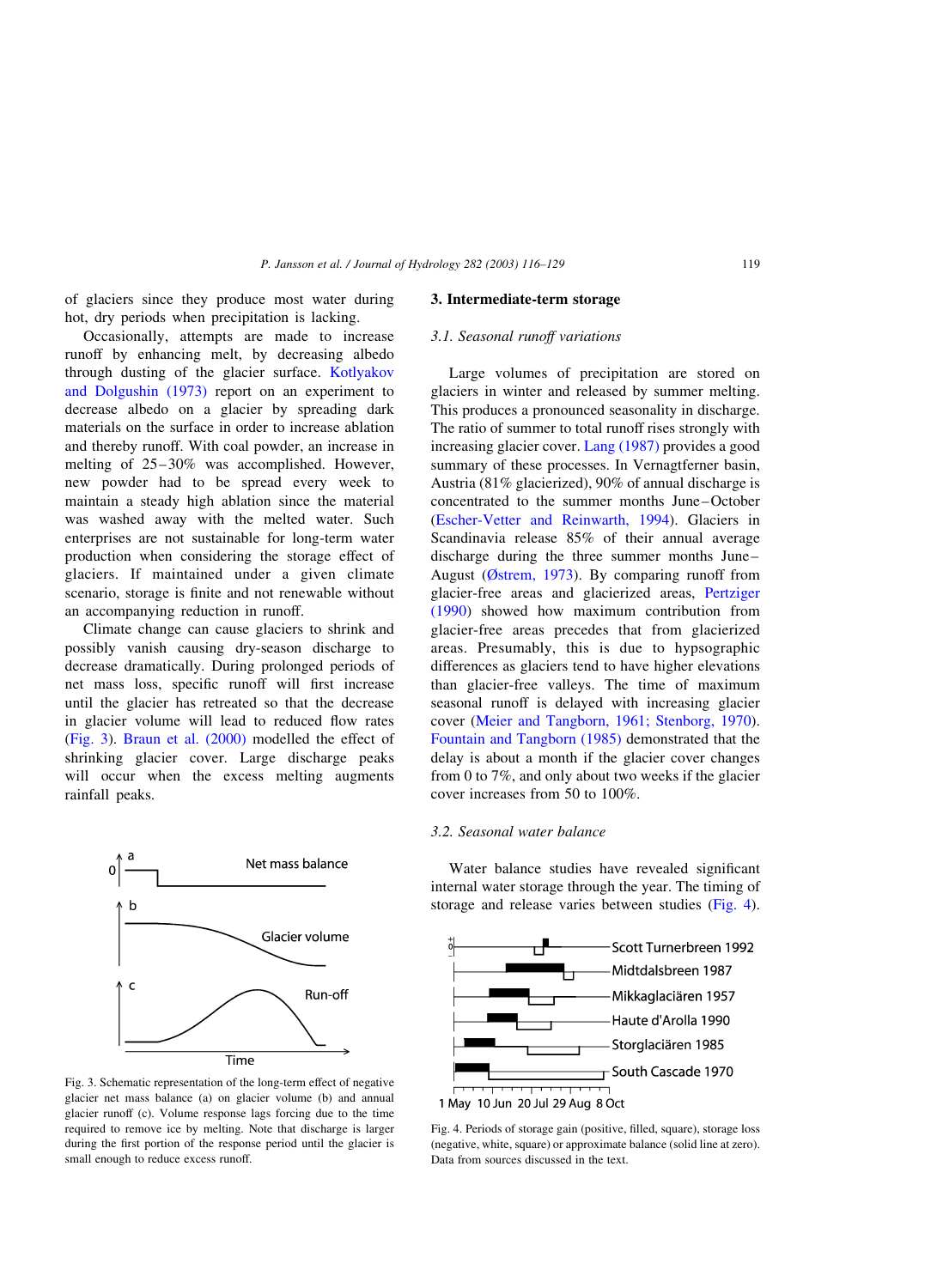[Tangborn et al. \(1975\)](#page-13-0) showed that storage of water in South Cascade Glacier, USA, occurred during May while release from storage occurred June–September. Since the calculated losses for the period May–September indicate a net loss six times the storage in early summer they suggest that water must already be in storage by May. Östling and Hooke  $(1986)$  showed that storage of water in Storglaciatien, Sweden, occurred during May–June and net loss occurred in late July and September. The net storage was positive, indicating that release during winter is needed to balance storage occurring during summer. Winter discharge has been observed from many glaciers. Of the two proglacial streams at Storglaciaren which drain different parts of the glacier (e.g. [Seaberg et al., 1988; Kohler, 1995\)](#page-13-0), only the stream that carries all water generated in the accumulation area was observed to flow in winter ([Stenborg, 1965\)](#page-13-0). [Stenborg \(1970\)](#page-13-0) concluded that the early summer delay seen in discharge curves from Mikkaglaciären, Sweden, most likely was the result from water remaining in snow and firn.

Subglacial water pressure measurements in Stor-glaciaïren [\(Jansson, 1996\)](#page-11-0) indicate that water pressures close to floatation are maintained beneath large parts of the glacier not connected to subglacial tunnel systems. Hence, winter release of water can originate from both basal water systems and from firn storage. To date no estimates have been made of the size of the subglacial storage.

[Willis et al. \(1992\)](#page-13-0) reported net storage during the summer observation period on Midtdalsbreen, Norway. They furthermore observed that storage changes were correlated with variation of surface input and inversely correlated to volume already in storage, implying a finite storage capacity. On Midtdalsbreen storage occurs throughout the period of measurement (22 June–30 August, 1987), also implying that net release must occur during the cooler part of the year. Similarly, [Richards et al.](#page-12-0) [\(1996\)](#page-12-0) show water balance calculations for Haut Glacier d'Arolla, Switzerland where storage occurs during the first part of the drainage season only to revert to release during the later half of the melt season. They attribute this change to the seasonal reorganisation of subglacial drainage rather than firn and snow storage. A study on Scott Turnerbreen, Svalbard, ([Hodgkins, 1997](#page-11-0)) shows a reversed picture

with a build-up of storage towards the end of summer and winter storage of water to be released the following summer.

Generally, storage of water occurs when rain and melt water input increases at a rate greater than the glacier drainage system can transmit. As the system develops during the course of the melt season, conditions will become more favourable for net release of stored water. Most studies generally agree with this scheme and show that storage is built over the first part of the summer melt period and may be released later in the summer and during fall and winter. Short-term changes from storage gain to loss and vice versa are superimposed on the general seasonal pattern depending on water input. High and rapidly rising water input is associated with storage while losses are associated with sharp reductions in water input. A problem with all field studies is that they do not cover the entire hydrological year and in some cases cover only part of the melt season. Furthermore, no studies cover more than one season which means interannual variability is not captured. More is evidently needed to resolve the water balance on glaciers. However, recently developed models ([Verbunt et al., 2003](#page-13-0)) can help to fill up the gaps to some extent.

## 3.3. Location and processes of water storage

## 3.3.1. Firn storage

Water storage in firn is generally considered as a major factor causing runoff delay from glaciers. [Schneider \(2000\)](#page-13-0) provides a comprehensive review of the processes in the firn and wet-snow zone of glaciers. In the firn area of temperate glaciers, melt water and rain infiltrate the firn surface and percolate through the unsaturated firn layer. Because permeable firn is underlain by practically impermeable ice, an aquifer develops (e.g. [Sharp, 1951; Behrens et al.,](#page-13-0) [1976; Lang et al., 1977; Schommer, 1977; Oerter and](#page-13-0) [Moser, 1982; Oerter et al., 1982; Fountain, 1989;](#page-13-0) [Schneider, 1999](#page-13-0)). Thickness of the firn aquifer depends on the hydraulic gradient of the firn layers and efficiency of the englacial drainage system. For example, on Storglaciaren the firn aquifer reaches a maximum thickness of 5 m ([Fig. 5](#page-5-0)). On Aletschgletscher, Switzerland, the firn aquifer becomes even thicker (7 m; [Schommer, 1978\)](#page-13-0).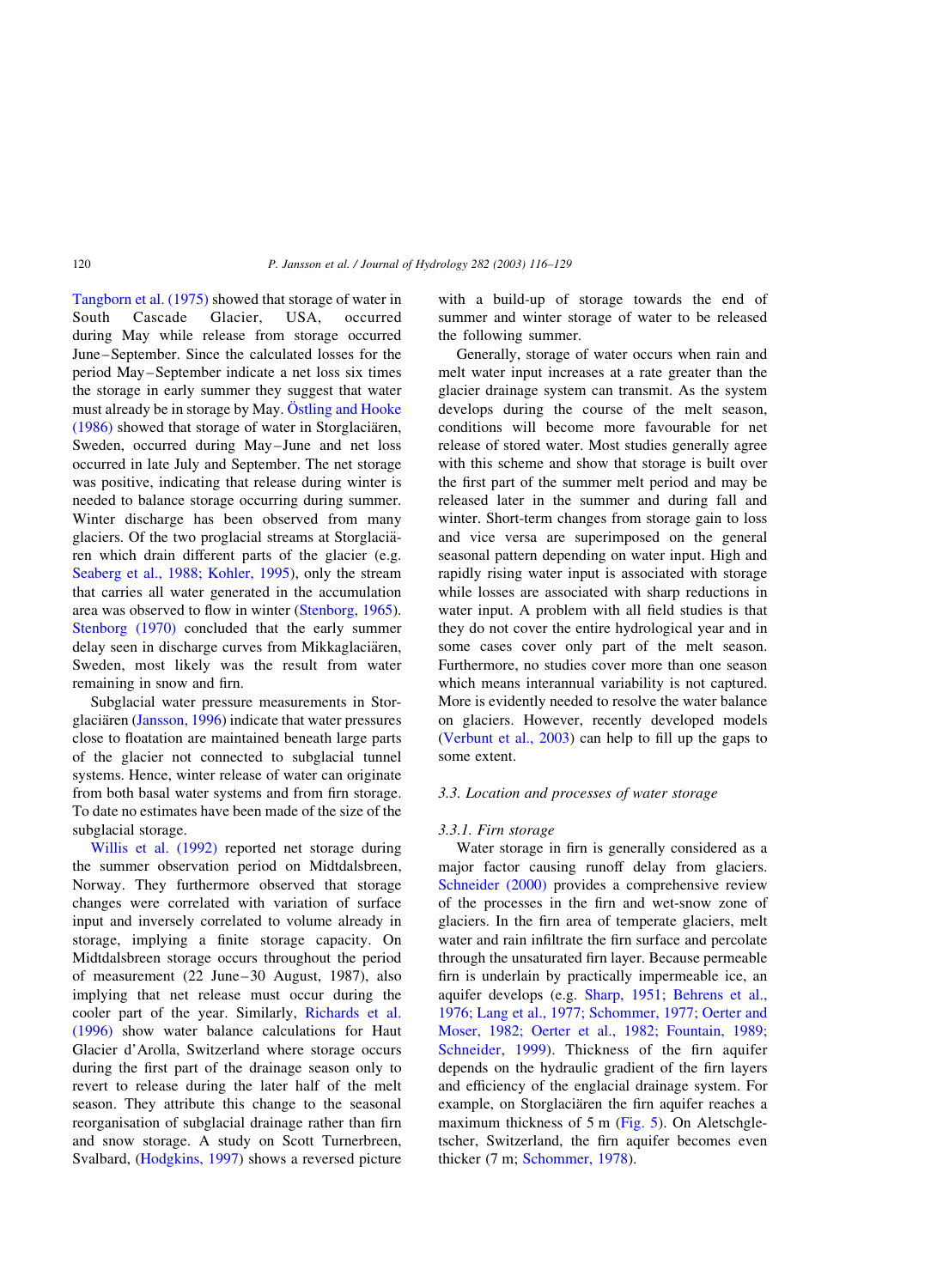

<span id="page-5-0"></span>

Fig. 5. Fluctuations in hourly water level,  $H$ , in a borehole in firn, precipitation,  $P$ , and air temperature,  $T$ , on Storglaciaren, 1996.

In the saturated firn aquifer, only 40% of the pore space can be used for water storage because isolated air-filled pores account for  $\sim 60\%$  of total pore volume (e.g. [Fountain, 1989](#page-11-0)). Water storage in the firn aquifer of South Cascade Glacier ([Fountain,](#page-11-0) [1989](#page-11-0)) accounted for 12% of maximum total water storage in the glacier ([Tangborn et al., 1975\)](#page-13-0). On Storglaciären a value of 44% was obtained [\(Schnei](#page-13-0)[der, 2000\)](#page-13-0). On both glaciers, total water storage decreased during mid-summer (Ostling and Hooke, [1986](#page-12-0)) whereas firn storage was high during the entire ablation season, indicating drainage of englacial and subglacial sources rather than drainage from the firn aquifer. The water balance calculation of Östling and Hooke also indicate that water entering the glacier in response to a rain storm caused storage requiring  $1-2$ weeks to return to the storage level prior to rain fall.

In early melt season some melt water is retained in the unsaturated firn layer due to capillary and adhesive forces and by re-freezing of such water as the cold wave penetrates into the firn pack during winter. Mean irreducible water content (water volume divided by total volume, when all free water has drained) was 3% in a firn core drilled in late winter on Storglaciären [\(Schneider, 2001\)](#page-13-0). Estimates show that about 10% of annual glacial runoff is retained in the snow and firn cover by the processes described above. Since parts of the snow pack melt during summer, some of the retained water is again released, on Storglaciativen corresponding to  $2\%$  of annual runoff.

Re-freezing of capillary water during winter and of percolating water in spring in the firn layer causes internal accumulation. This may be significant for traditional mass balance measurements if the winter cold wave penetrates below the summer surface from the previous year. [Trabant and Mayo \(1985\)](#page-13-0) estimate internal accumulation in firn to be 7–64% of annual accumulation on different glaciers in Alaska. On Storglaciären, internal accumulation can account for  $\sim$  0.05 m we corresponding to  $\sim$  4% of annual specific accumulation ([Schneider, 2001](#page-13-0)).

When the firn layer becomes temperate and the capillary deficit is filled, water content rises above irreducible water content and water starts to drain. [Kawashima et al. \(1993\)](#page-11-0) determined water content on Hisago snow patch, Japan, to 3–7% during summer. Assuming 3% of irreducible water content, percolating water can account for up to 4% of total volume. Water percolation through the unsaturated firn layer delays outflow of water, generated at the glacier surface but also, and perhaps equally important, smooths the surface recharge signal yielding dampened fluctuations in firn water level (Fig. 5). Velocity of a percolating wetting front through the unsaturated firn layer of temperate glaciers usually ranges between 0.1 and  $0.3 \text{ m h}^{-1}$  [\(Schneider, 2000\)](#page-13-0). Dye tracing on Aletsch gletscher [\(Lang et al., 1979](#page-12-0)), on Vernagtferner ([Behrens et al., 1982\)](#page-10-0) and on storglaciären (Schneider, 2000) indicate delays in runoff from the firn area ranging from several days to weeks whereas ice-covered areas yield delays of a few hours (e.g. [Behrens et al., 1982; Kohler, 1995; Nienow et al.,](#page-10-0) [1996\).](#page-10-0) Percolating water can be re-directed by surface parallel ice lenses in the firn layer, which might explain extended delay of runoff early in the melt season ([Bøggild, 2000](#page-10-0)).

Generally speaking, firn is a major component in the storage effect of glaciers and should be proportional to the proportion of the firn area to total area of the glacier (AAR) or drainage basin area.

## 3.3.2. Subglacial storage

[Iken et al. \(1983\)](#page-11-0) described how the surface of Unteraargletscher rises significantly at the start of the melt season. They attributed this to subglacial storage and uplift of the glacier by water. Similar events, referred to as a mini-surge from observations on Variegated Glacier ([Humphrey et al., 1986\)](#page-11-0), have also been observed elsewhere, e.g. on Storglaciären ([Jansson and Hooke, 1989](#page-11-0)) and on Black Rapids and Fels Glaciers ([Raymond et al., 1995](#page-12-0)). [Iken et al.](#page-11-0) [\(1996\)](#page-11-0) performed slug tests in bore holes on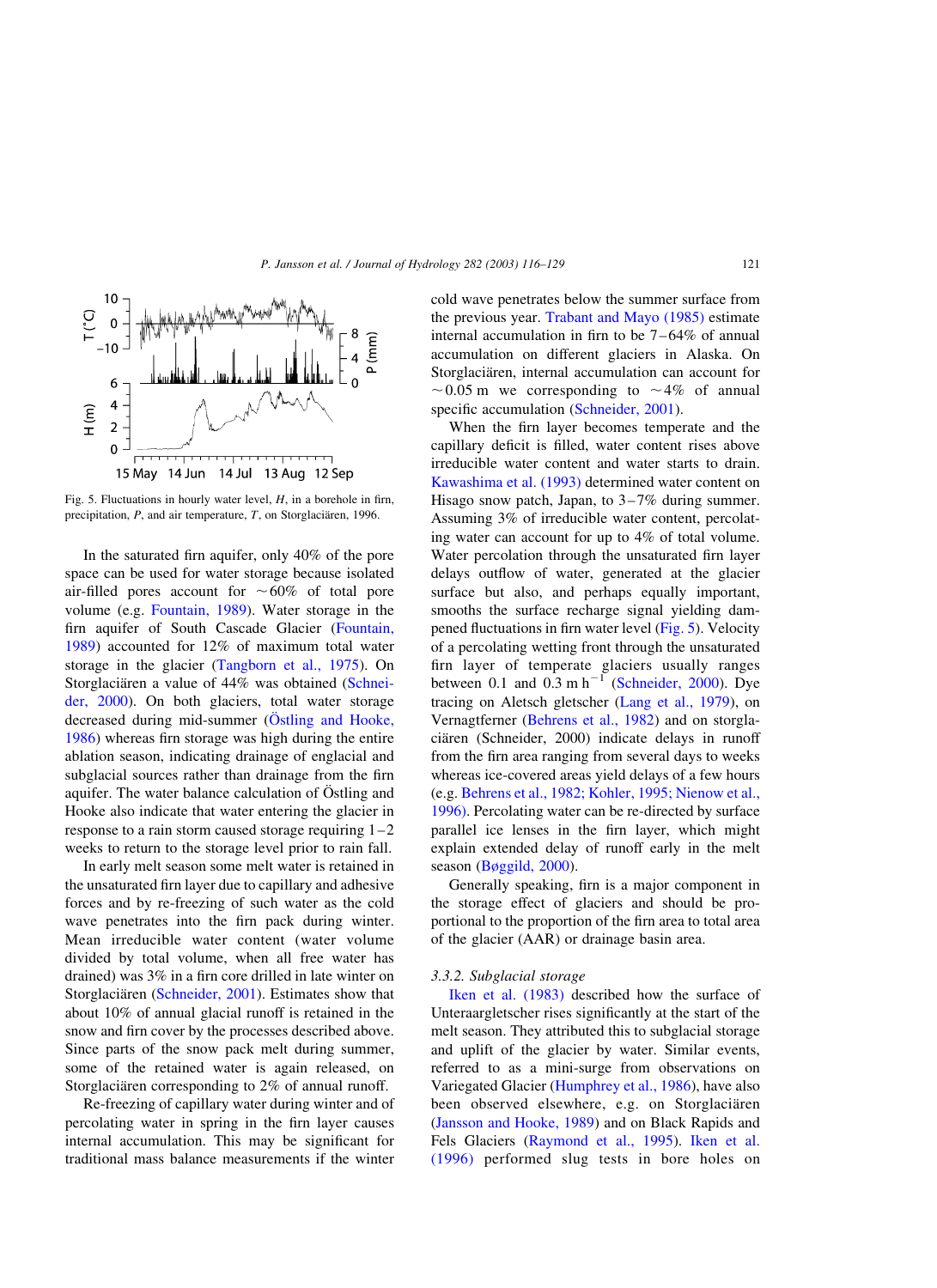

Gornergletscher, Switzerland, and yielded results indicating storage changes in cavities and channels beneath the glacier. The change in storage is attributed to a sudden shift in the subglacial drainage. A spring flood event on Bench Glacier, Alaska, indicated a change in storage corresponding to 0.13 m water averaged over the  $9 \text{ km}^2$  glacier ([Anderson et al.,](#page-10-0) [1999](#page-10-0)). [Schuler et al. \(2002\)](#page-13-0) compared measured discharge and calculated melt volume during a 18 day period on Unteraargletscher, Switzerland, and found that water storage occurred during this period. The discharge station was destroyed in a flood that drastically altered the basal drainage system, probably flushing out the stored water in the process. Most of these studies have strong indications of stored water in or beneath the glacier. However, the question still remains where this water is located.

On Storglaciären, water pressure in the overdeepening remains high throughout the year [\(Hooke,](#page-11-0) [1991; Jansson, 1996\)](#page-11-0). In the case of Storglaciativen the glacier bed in the overdeepening is, at least partially, covered by a till layer (e.g. [Brand et al., 1987\)](#page-10-0). This till layer probably constitutes a subglacial aquifer which may be fed by water from the firn area and marginal crevasses. [Hooke et al. \(1988\)](#page-11-0) showed that englacial and subglacial drainage through the overdeepening was not coupled. It thus seems as if water level in the overdeepening is maintained by release of stored water from the firn area.

## 3.3.3. Modelling runoff

Because of the markedly different runoff response of a glacier compared to non-glacierized

areas, modelling glacier runoff requires accounting for the specific effects of water being internally stored in and released from a glacier. However, only few runoff models specifically adopt separate procedures for routing and delaying melt and rain water through the glacier system. Most of these models employ the concept of linear reservoirs generally using one to three linear reservoirs coupled parallel or in series ([Quick and Pipes,](#page-12-0) [1977; Gottlieb, 1980; Baker et al., 1982; Tangborn,](#page-12-0) [1984; van de Wal and Russel, 1994](#page-12-0)). Despite of their simplicity these models tend to perform remarkably well, as exemplified in Fig. 6 showing hourly discharge simulations for a melt season on Storglaciären. The glacier surface was divided into three areas corresponding to three parallel reservoirs, one for firn, snow, and ice, respectively, taking into account the markedly different hydraulic properties of these media [\(Hock and Noetzli, 1997](#page-11-0), [Fig. 7\)](#page-7-0). Highest storage coefficients,  $k$ , are allocated to the firn area accounting for largest delay of water, lowest coefficients are assigned to the exposed ice area corresponding to fast throughflow of water and intermediate values to the snowcovered ablation area. This hierarchy of k-values generates the pronounced difference in diurnal discharge amplitudes between the outflow of the three reservoirs as evident in Fig. 6.

Often storage coefficients are assumed timeinvariant, thus neglecting the effects of seasonal evolution of the glacial drainage system. [Moore](#page-12-0) [\(1993\)](#page-12-0) presented a model attempting to incorporate this process by varying the outflow coefficient



Fig. 6. Simulated and measured hourly discharge at Storglaciären 1994 assuming storage coefficients  $k_{\text{firm}} = 350$  h,  $k_{\text{slow}} = 30$  h,  $k_{\text{ice}} = 16$  h. The shaded areas mark the contributions of the firn, snow and ice reservoirs to total discharge. The snow reservoir contribution decreases as the snow line moves upglacier. Melt is computed from a distributed energy balance model [\(Hock, 1998\)](#page-11-0).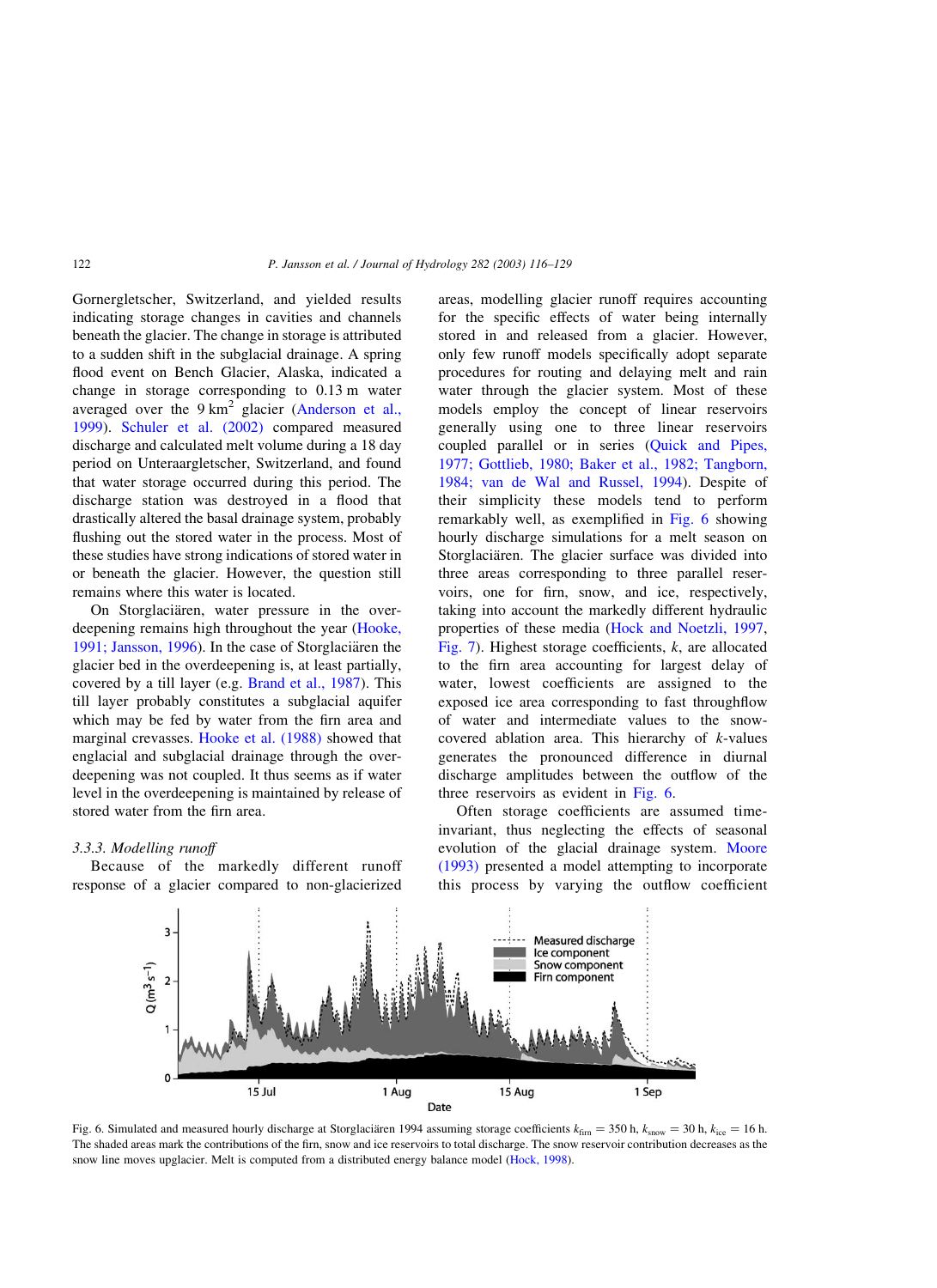

<span id="page-7-0"></span>

Fig. 7. Concept of three parallel linear reservoirs as applied to Storglaciären ([Hock and Noetzli, 1997](#page-11-0)). The area of the firn reservoir is kept constant, while the areas of the snow and ice reservoir vary inversely, the latter expanding at the expense of the former, as the snow line moves upglacier during the melt season. The reservoirs are supplied by melt,  $M$ , and rain water,  $R$ . Outflow,  $Q$ , is proportional to reservoir volumes,  $V$ .

according to inflow. A runoff model including seasonal cyclic storage and release of water has been proposed by [Tangborn \(1984\)](#page-13-0). Inflow to an englacial storage reservoir is assumed from November to mid-July and release from storage for the remainder of the year, the rates being controlled by the storage level of the reservoir. Although simulation error was considered reduced, prescribing fixed dates for switches between storage and release is a major draw-back of this approach.

## 4. Short-term storage

Presence of diurnal variations in discharge from a glacier is well known (e.g. [Lang, 1967\)](#page-12-0). Most of these variations can be attributed to ice melt (e.g. [Meier and Tangborn, 1961; Elliston, 1973; Oerter](#page-12-0) [et al., 1980a,b\)](#page-12-0).

[Collins \(1982\)](#page-10-0) analyzed the hydrographs from the stream draining the Gornergletscher, Switzerland, and found that storage in a slow reservoir contributed  $\sim$  50–90% of total runoff during initial stages of recession. The volumes of water stored tended to decrease through the summer season which is consistent with much storage occurring in snow and firn (of which there is less as the season progresses). En- and subglacial storage should also decrease during a season since the drainage system of a glacier tends to become more efficient at carrying large discharges through the glacier as the melt season progresses (e.g. [Seaberg et al., 1988; Hock and](#page-13-0) [Hooke, 1993\)](#page-13-0). The subglacial drainage system imposes short-term storage effects on runoff. [Seaberg](#page-13-0) [et al. \(1988\)](#page-13-0) show that water velocity in the subglacial drainage system increase linearly with discharge, implying that effective sinuosity decreases. Thus the response changes with discharge.

[Singh et al. \(2000\)](#page-13-0) showed that recession is slower under large snow storage in a drainage basin and that it increases through the season as the snow pack thins. Hence recession varies during a year. Snow and firn constitute a major portion of the glacierized area which changes during a season ([Krimmel et al., 1973;](#page-12-0) [Fountain, 1996](#page-12-0)). [Collins \(1998\)](#page-10-0) points at changing transient snow line to explain the seasonal variations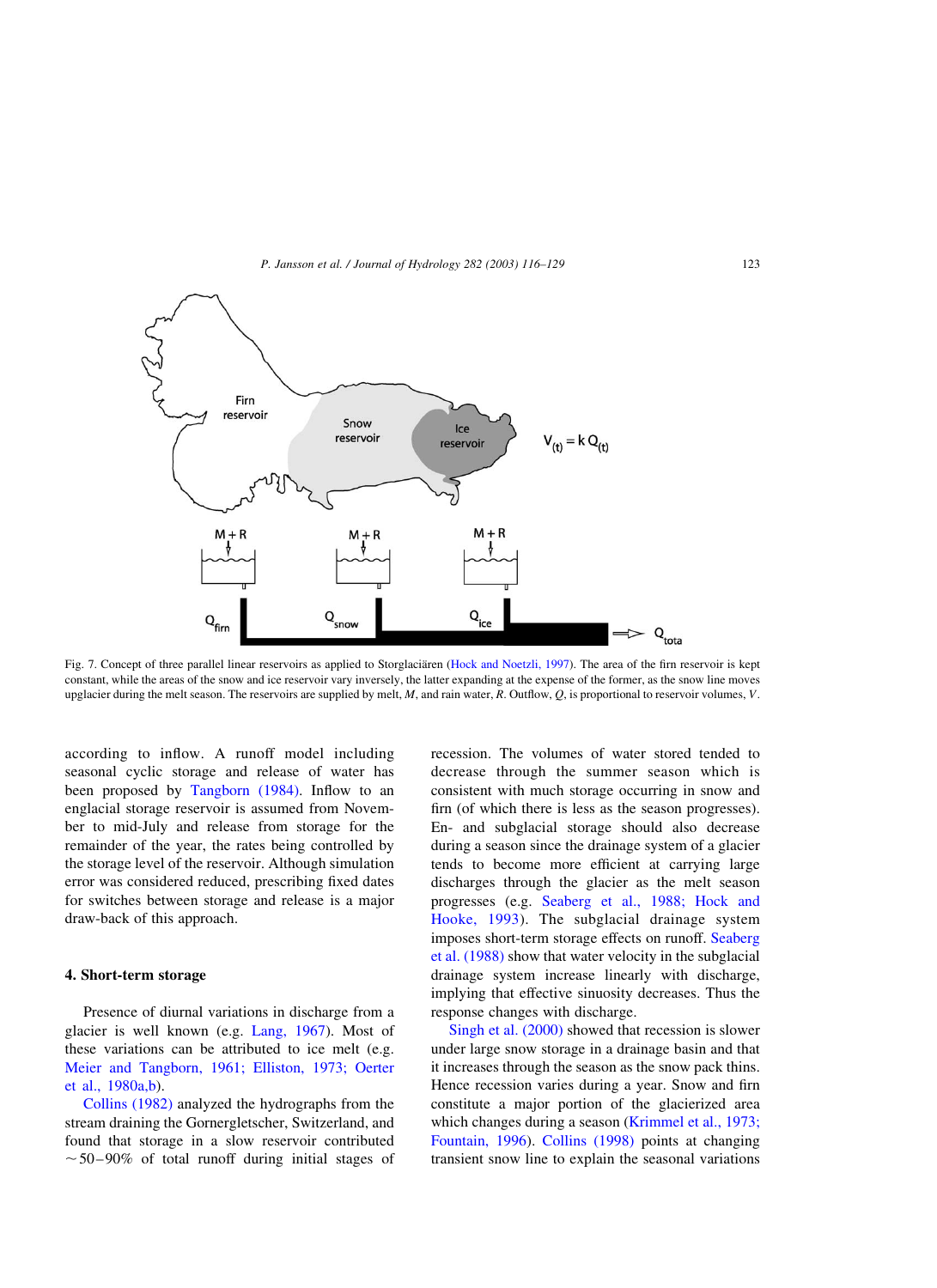in runoff from the Gornera drainage basin in Switzerland. [Nienow et al. \(1998\)](#page-12-0) also couples this change in transient snow line to a change in characteristics of the subglacial hydrological system assuming an up-glacier–directed conversion of a distributed system into a channelized system as the snow line retreats. In addition, lapse rates affect the portion of the area under melting conditions for any given datum level temperature. Hence, spatial temperature variations may effectively shut off ablation in higher areas of the glacier. It is evident that rapid changes occur during the early part of the season but that the change in AAR-value affect runoff generation during summer.

[Singh et al. \(1997\)](#page-13-0) showed that precipitation moved several times faster through snow than meltinduced water under precipitation-free conditions. Accelerated metamorphism and formation of preferential flow paths probably cause this difference. However, input rates are commonly higher from precipitation than from melt alone. Melt-induced water was also found to run off faster during precipitation conditions. Hence delay of run off on a diurnal scale varies depending on the intensity and the maturity of drainage channels in the snow and firn on the glacier.

Internal storage and release mechanisms operating on a diurnal time-scale have been inferred on several glaciers from dye tracer experiments and other investigations (e.g. [Collins, 1979; Iken and Bindscha](#page-10-0)[dler, 1986\)](#page-10-0). On Aletschgletscher ([Hock et al., 1999](#page-11-0)) and on Storglaciären ([Schneider, 2001](#page-13-0)), dye flux at the terminus occurred in multiple peaks and in general correlated inversely with discharge suggesting that short-term storage and release is triggered by the diurnal cycles of melt water input and corresponding water pressure variations.

## 5. Singular storage release

Singular storage release refers to phenomena like outburst floods and surges where these directly relate to glacier storage effects but fail to be categorized by the time-scales discussed above. Common to these are long-term build-up of storage followed by short-term release. The dynamic nature of glaciers allows temporary storage of water in a multitude of locations.

Lakes can form beneath glaciers and at glacier margins. Sudden outbursts from such lakes can cause severe damage and cause irregular events in runoff from glacierized basins. Glacier surges are often associated with increased discharge and also redistributed mass within a glacierized basin, thereby altering melting conditions.

## 5.1. Outburst floods

Release of subglacially stored water can occur suddenly. [Hagen \(1987\)](#page-11-0) reports on a large outburst flood occurring in winter on Tillbergfonna, Svalbard. The drainage of  $\sim$  1.0  $\times$  10<sup>6</sup> m<sup>3</sup> was accompanied by the formation of a crevassed depression on the glacier surface indicating a large subglacial storage. Drainage of a  $40 \times 10^6$  m<sup>3</sup> largely subglacial lake beneath Kongsvegen, Svalbard, has also been observed by [Liestøl \(1977\).](#page-12-0) The drainage occurred in May and subsequent filling of the lake took about three years. Such events are rare but occur on glaciers and constitute a highly irregularly occurring storage phenomena. Outburst floods probably originating from subglacial storage have occurred frequently from South Tahoma Glacier, USA, [\(Driedger and](#page-11-0) [Fountain, 1989; Walder and Driedger, 1995\)](#page-11-0). They consider a linked cavity system ([Kamb, 1987](#page-11-0)) the most likely subglacial setting for the storage. In this case geothermal heat is probably not the cause for water production since outburst floods correlate with meteorological parameters.

The 1995 outburst flood releasing  $1.9 \times 10^9$  m<sup>3</sup> of water from the Grimsvötn subglacial lake beneath Vattnajökull, Iceland, (Björnsson, 1998) is an exceptional example of non-systematic repeated release events. Water creation beneath Vattnajökull occurs because of high geothermal heat fluxes. Glaciers in areas of high geothermal heat fluxes are hence more prone to such behaviour than in other areas.

Ice-dammed lakes also contribute to storage effects of glaciers and have been intensively studied since the 19<sup>th</sup> century due to their damage to human activities in particular in the European Alps (e.g. [Huber et al.,](#page-11-0) [1950](#page-11-0)). Ape Lake, British Columbia, Canada, drained in 1986 discharging  $46 \times 10^6$  m<sup>3</sup> in 24 h [\(Desloges](#page-10-0) [et al., 1989](#page-10-0)). Similar events have become increasingly more common in the Himalayas [\(Richardson and](#page-12-0) [Reynolds, 2000a](#page-12-0)) as the size and number of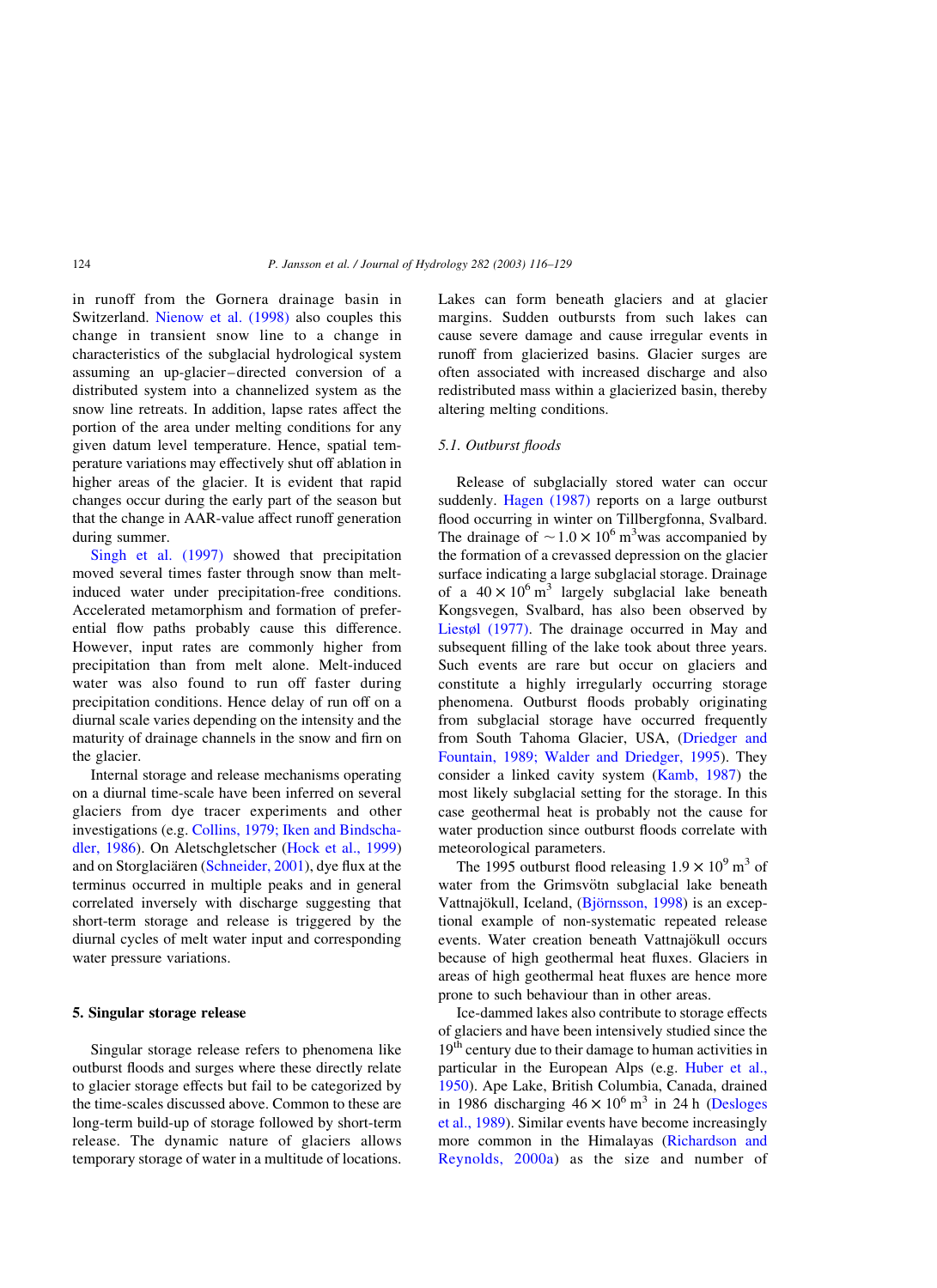supraglacial lakes has increased dramatically over the past  $\sim$  50 years [\(Ageta et al., 2000\)](#page-10-0). Glacier lake outburst floods occur from the heavily debris covered Himalayan glacier as supraglacial thermokarst lakes and lakes formed between the terminus and sometimes ice-cored terminal moraines drain catastrophically (e.g. [Yamada and Sharma, 1993;](#page-13-0) [Richardson and Reynolds, 2000b; Sakai et al.,](#page-13-0) [2000](#page-13-0)). Because of increasing glacier retreat rates lakes become more common and drainage events increasingly more frequent.

## 5.2. Glacier surges

A unique aspect of long-term storage and release concerns glacier surges (e.g. [Dolgushin and](#page-10-0) [Osipova, 1973; Krenke and Rototaev, 1973\)](#page-10-0). A surging glacier experiences periodic, 1–2 year long, active phases preceded by a significantly longer quiescent phase where building up for the advance (e.g. [Paterson, 1994, tab. 14.1, p. 359\)](#page-12-0). The surge redistributes mass from the upper, higher, reaches to lower, advancing the glacier sometimes kilometers. At lower elevation the ice melts more rapidly. At higher elevation mass is added to compensate for the lost mass by flow ([Raymond](#page-12-0) [and Harrison, 1988](#page-12-0)). Depending on the melt rate at lower elevation and rate of accumulation at higher elevation, such surging glaciers may yield more or less cyclic long-term fluctuations in runoff.

On temperate glaciers, the surge phase is governed by hydrological conditions at the glacier base. The surge front moves downglacier with a speed several times the ice velocity ([Kamb et al., 1985](#page-11-0)). Water pressures beneath the surge front and before the surge are close to overburden pressure. A turbid discharge peak follows the surge front marking the end of the surge phase. The reason for the discharge peak is still unresolved. Hence, surging glaciers have several ways to influence the runoff characteristics of glacierized catchments.

#### 6. Concluding comments

Although widely used in connection with glaciers, the term storage is associated with a variety of meanings encompassing both different media (snow, ice, and water) and time-scales (short-, intermediate-, and long-term). From a glaciological perspective the glacier itself is considered as storage, as water, in the form of snow and ice, forms the glacier. The associated time-scale is long-term, ranging from years to thousands of years. Major implications of this storage concern effects on global sea level. From a hydrological point of view, storage is generally thought of as water runoff being delayed by the glacier system. Precipitation is stored as snow in winter and released during summer by melting. In addition, water in liquid phase is temporarily stored at various locations in the glacial system and thus delayed depending on the characteristics and evolution of the internal glacier drainage system. These processes mainly operate on a seasonal time-scale. As such storage distinctly modifies catchment hydrology, main implications concern any issues in water resources management. Short-term storage and release of water from glaciers are important for diurnal discharge characteristics as well as glaciohydrological issues related to glacier dynamics.

Several issues concerning glacier storage remain largely unanswered or poorly investigated. First, it seems evident that glacier storage should be considered in a wider concept than at present to encompass storage on all time-scales. This is especially important because questions in widely different fields such as water resources and hydraulic engineering are connected to storage concepts but typically on different time-scales. Secondly, many studies have been carried out which imply storage of liquid water within glaciers. In some cases storage can be traced to permeable firn and snow aquifers. However, many studies imply sub- or englacial storage. In these cases large volumes of water are stored in glaciers but the location of the water remains mostly unknown. Research into the location of stored sub- and englacial storage should be considered an area of importance.

Few studies attempt to assess seasonal variations of water balance in order to quantify seasonal storage effects. Timing of periods of storage and release varies between studies. However, the question of interannual variability remains unsolved, as studies generally only cover short periods. More research is needed combining direct measurements and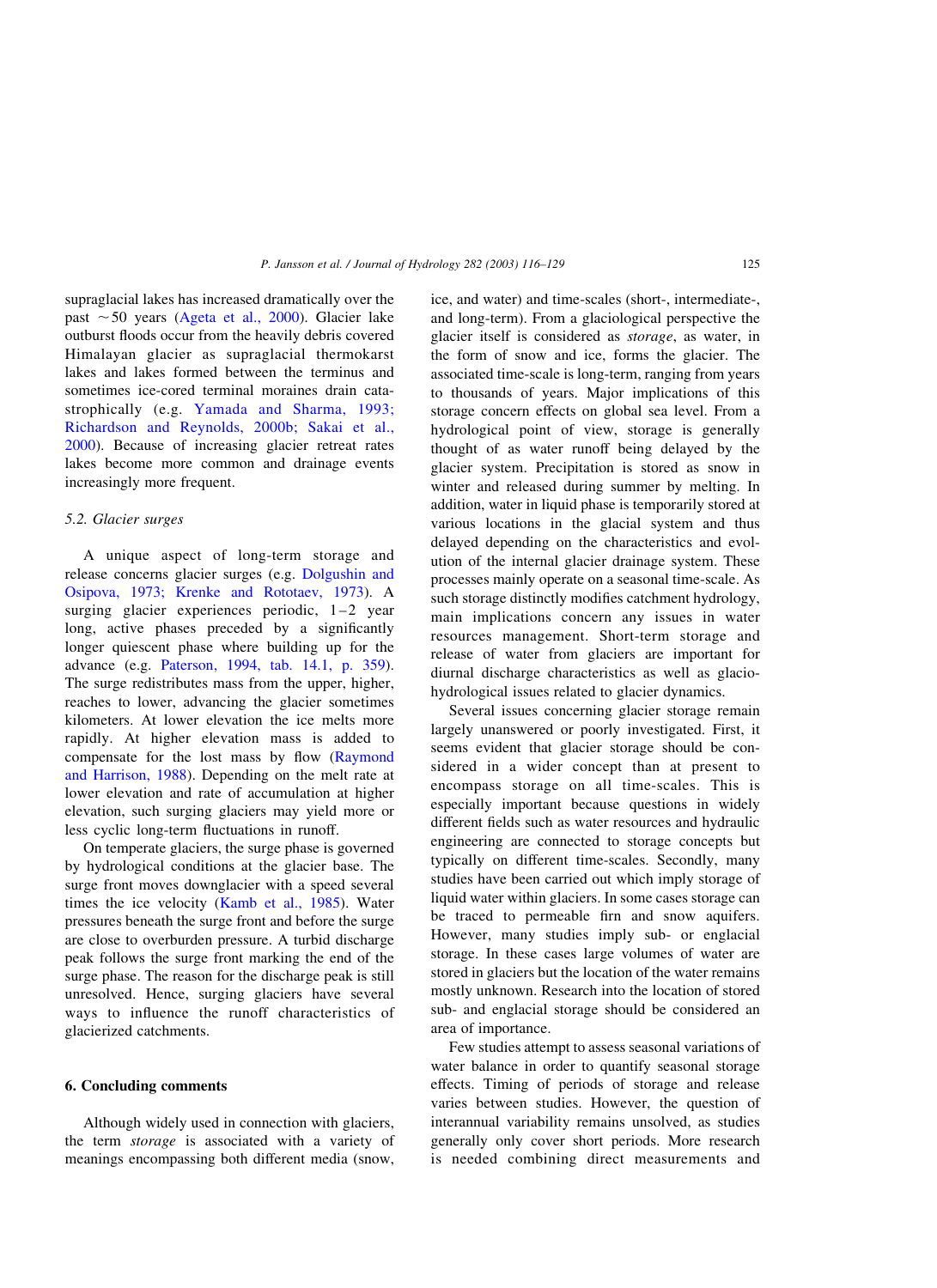<span id="page-10-0"></span>modelling efforts as a base for incorporating these effects in operational runoff models.

Even a low fraction of glacier cover within a basin has tremendous impact on hydrology. However, only few conceptual runoff models incorporate explicit routines to route water through the glacier, although the general hydrological effects of glaciers due to storage mechanisms are well known. Employing linear reservoirs approaches generally yields good results, but refined concepts are needed to account for temporal variations of storage processes as the internal drainage system develops throughout the melt season.

## Acknowledgements

We are much indebted to Prof. H. Lang and Dr G. Kaser for encouraging us to develop this paper and for inviting PJ to the IAHS workshop in Maastricht, 2001. Comments from and discussions with A. Fountain significantly improved the manuscript. Reviews from two anonymous referees further improved on the final paper. Generous financial support for PJ to participate in the IAHS meeting was received from the Margit Ahltin fund of the Royal Swedish Academy of Sciences.

#### References

- Ageta, Y., Iwata, S., Yabuki, H., Naito, N., Sakai, A., Narama, C., Karma, 2000. Expansion of glacier lakes in recent decades in the Bhutan Himalayas. In: Nakawo, M., Raymond, C.F., Fountain, A. (Eds.), Debris-covered Glaciers, Proceedings of a Workshop, Seattle, Washington, USA, September 2000. IAHS Publ. 264, pp. 165–175.
- Anderson, S.P., Fernald, K.M.H., Anderson, R.S., Humphrey, N.F., 1999. Physical and chemical characterization of a spring flood event, Bench Glacier, Alaska, USA: evidence for water storage. J. Glaciol. 45 (150), 177–189.
- Arendt, A.A., Echelmeyer, K.A., Harrison, W.D., Lingle, C.S., Valentine, V.B., 2002. Rapid wastage of Alaska glaciers and their contribution to rising sea level. Science 297, 382–386.
- Baker, D., Escher-Vetter, H., Moser, H., Oerter, H., Reinwarth, O., 1982. A glacier discharge model based on results from field studies of energy balance, water storage and flow. In: Glen, J.W., (Ed.), Hydrological Aspects of Alpine and High-mountain Areas, Proceedings of the Exeter Symposium 1982. IAHS Publ. 138, pp. 101–112.
- Behrens, H., Löschhorn, U., Ambach, W., Moser, O., 1976. Studie zum Schmelzwasserabfluss aus dem Akkumulationsgebiet eines

Alpengletschers (Hintereisferner, tztaler Alpen). II. Mitteilung. Z. Gletscherkd. Glazialgeol. 12 (1), 69–74.

- Behrens, H., Oerter, H., Reinwarth, O., 1982. Results from tracer experiments with fluorescent dyes on Vernagtferner (Oetztal Alps, Austria) from 1974 to 1982. Z. Gletscherkd. Glazialgeol. 12 (1), 219–228.
- Björnsson, H., 1998. Hydrological characteristics of the drainage system beneath a surging glacier. Nature 395 (6704), 771–774.
- Bøggild, C.E., 2000. Preferential flow and melt water retention in cold snow packs in West-Greenland. Nord. Hydrol. 31 (4/5), 287–300.
- Braithwaite, R.J., Olesen, O.B., 1988. Effect of glaciers on annual run-off, Johan Dahl Land, south Greenland. J. Glaciol. 34 (117), 200–207.
- Brand, G., Pohjola, V., Hooke, R.LeB., 1987. Evidence for a till layer beneath Storglaciaren, Sweden, based on electrical resistivity measurements. J. Glaciol. 33 (115), 1–4.
- Braun, L.N., Weber, M., Schulz, M., 2000. Consequences of climate change for runoff from Alpine regions. Ann. Glaciol. 31,  $19 - 25$
- Brown, C.S., Meier, M.F., Post, A., 1982. Calving speed of Alaska tidewater glaciers, with applications to Columbia Glacier, USGS Professional Paper 1258-C, 13 pp.
- Chen, J., Ohmura, A., 1990. Estimation of Alpine glacier water resources and their change since the 1870s. In: Hydrology in Mountainous areas. I. Hydrological Measurements; The Water Cycle. Proceedings of the two Lausanne Symposia, August 1990. IAHS Publ. 193, pp. 127–135.
- Chen, J., Ohmura, A., 1990. On the influence of Alpine glaciers on runoff. In: Hydrology in Mountainous areas. I. Hydrological Measurements; The Water Cycle. Proceedings of the two Lausanne Symposia, August 1990. IAHS Publ. 193, pp. 117–125.
- Collins, D.N., 1979. Quantitative determination of the subglacial hydrology of two Alpine glaciers. J. Glaciol. 23 (89), 347–362.
- Collins, D.N., 1982. Water storage in an Alpine glacier. In: Glen, J.W., (Ed.), Hydrological Aspects of Alpine and High Mountain Areas, Proceedings of the Exeter symposium, July 1982. IAHS Publ. 138, pp. 113–122.
- Collins, D.N., 1998. Rainfall induced high-magnitude runoff events in highly glacierized Alpine basins. In: Hydrology, Water resources and Ecology in Headwaters. Proceedings of the Headwaters '98 Conference held at Merano, Italy, April 1998. IAHS Publ. 248, pp. 69–78.
- Desloges, J.R., Jones, D.P., Ricker, K.E., 1989. Estimates of peak discharge from the drainage of ice-dammed Ape Lake, British Columbia, Canada. J. Glaciol. 35 (121), 349–354.
- Dolgushin, I.D., Osipova, G.B., 1973. Regime of a surging glacier between advances, The Role of Snow and Ice in Hydrology. Proceedings of the Banff Symposium, September 1972. IAHS Publ. 107, pp. 1150–1159.
- Dowdeswell, J.A., Hagen, J.O., Björnsson, H., Glazovsky, A.F., Harrison, W.D., Holmlund, P., Jania, J., Koerner, R.M., Lefauconnier, B., Ommanney, C.S.L., Thomas, R.H., 1997. The mass balance of circum-arctic glaciers and recent climate change. Quat. Res. 48, 1–14.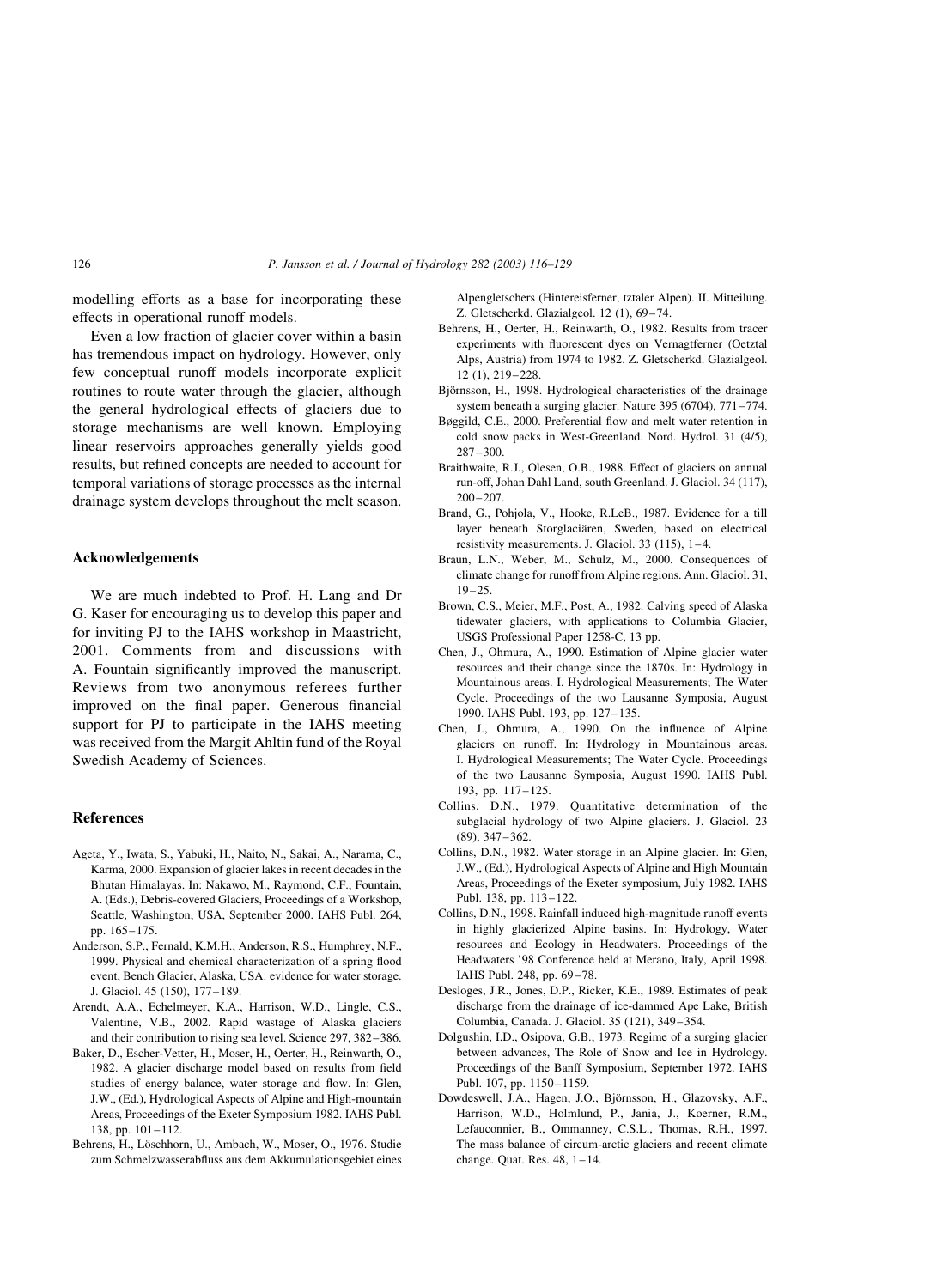- <span id="page-11-0"></span>Driedger, C.L., Fountain, A.G., 1989. Glacier outburst floods at Mount Rainier, Washington State, USA. Ann. Glaciol. 13, 51–55.
- Duyrgerov, M.B., Meier, M.F., 1997. Year-to-year fluctuations of global mass balance of small glaciers and their contribution to sea-level changes. Arct. Alp. Res. 29 (4), 392–402.
- Elliston, G.R., 1973. Water movement through the Gornergletscher. In: Symposium on the Hydrology of Glaciers. Proceedings of the Cambridge Symposium, 7–13 September 1969. IAHS Publ. 95, pp. 79–84.
- Escher-Vetter, H., Reinwarth, O., 1994. Two decades of runoff measurements (1974 to 1993) at the pegestation Vernagtbach/ Oetztal Alps. Z. Gletscherkd. Glazialgeol. 30, 53–98.
- Fountain, A.G., 1989. The storage of water in, and hydraulic characteristics of, the firn of South Cascade Glacier, Washington State, USA. Ann. Glaciol. 13, 69–75.
- Fountain, A.G., 1996. Effect of snow and firn hydrology on the physical and chemical characteristics of glacial runoff. Hydrol. Proc. 10 (4), 509–521.
- Fountain, A.G., Tangborn, W.V., 1985. The effect of glaciers on streamflow variations. Water Res. Res. 21 (4), 579–586.
- Fountain, A.G., Walder, J.S., 1998. Water flow through temperate glaciers. Rev. Geophys. 36 (3), 299–328.
- Gottlieb, L., 1980. Development and application of a runoff model for snowcovered and glacierized basins. Nord. Hydrol. 11 (5), 255–284.
- Haeberli, W., Hoelzle, M., Frauenfelder, R., 1999a. Glacier mass balance bulletin. Bulletin No. 5 (1996–1997), IAHS (ICSI)- UNEP-UNESCO: World Glacier Monitoring Service,.
- Haeberli, W., Frauenfelder, R., Hoelzle, M., Maisch, M., 1999b. On rates and acceleration trends of global glacier mass changes. Geogr. Ann. 81A (4), 585–591.
- Hagen, J.O., 1987. Glacier surge at Usherbreen, Svalbard. Polar Res. 5 (2), 239–252.
- Hock, R., 1998. Modelling of glacier melt and discharge. PhD dissertation, Department of Geography. ETH, Zürich, Switzerland. Zürcher Geographische Schriften. 70. 126 pp.
- Hock, R., Hooke, R.LeB., 1993. Evolution of the internal drainage system in the lower part of the ablation area of Storglaciaren, Sweden. GSA Bull. 105 (4), 537–546.
- Hock, R., Noetzli, C., 1997. Areal melt and discharge modelling of Storglaciären, Sweden. Ann. Glaciol. 24, 211-216.
- Hock, R., Iken, A., Wangler, A., 1999. Tracer experiments and borehole observations in the overdeepening of Aletschgletscher, Switzerland. Ann. Glaciol. 28, 253–260.
- Hodgkins, R., 1997. Glacier hydrology in Svalbard, Norwegian High Arctic. Quat. Sci. Rev. 16 (9), 957–973.
- Holmlund, P., Jansson, P., 1999. The Tarfala mass balance program. Geogr. Ann. 81A (4), 621–631.
- Holmlund, P., Karlén, W., Grudd, H., 1996. Fifty years of mass balance and glacier front observations at the Tarfala Research Station. Geogr. Ann. 78A (2/3), 105–114.
- Hooke, R.LeB., 1989. Englacial and subglacial hydrology: a qualitative review. Arct. Alp. Res. 21 (3), 221–233.
- Hooke, R.LeB., 1991. Positive feedbacks associated with erosion of glacial cirques and overdeepenings. GSA Bull. 103 (8), 1104–1108.
- Hooke, R.LeB., Miller, S.B., Kohler, J., 1988. Character of the englacial and subglacial drainage system in the upper part of the ablation area of Storglaciären, Sweden. J. Glaciol. 34 (117), 228–231.
- Hopkinson, C., Young, G.J., 1998. The effect of glacier wastage on the flow of the Bow River at Banff, Alberta, 1951–1993. Hydrol. Proc. 12 (10/11), 1745–1762.
- Huber, P., de Quervain, F., Hiber, H., Lütschg-Loetscher, O., 1950. Zum Wasserhalts des Schweizer Hochgebirges. Beiträge zur geologie der Schweiz- Geotechnisches Serie-Hydrologie 1 (2), Bern 121 pp.
- Humphrey, N., Raymond, C., Harrison, W., 1986. Discharges of turbid water during mini-surges of Variegated Glacier, Alaska, USA. J. Glaciol. 32 (111), 195–207.
- Iken, A., Bindschadler, R.A., 1986. Combined measurements of subglacial water pressure and surface velocity of Findelengletscher, Switzerland: conclusions about drainage system and sliding mechanism. J. Glaciol. 32 (110), 101–119.
- Iken, A., Röthlisberger, H., Flotron, A., Haeberli, W., 1983. The uplift of Unterargletscher at the beginning of the melt season: a consequence of water storage at the bed? J. Glaciol. 29 (101), 28–47.
- Iken, A., Fabri, K., Funk, M., 1996. Water storage and subglacial drainage conditions inferred from borehole measurements on Gornergletscher, Valais, Switzerland. J. Glaciol. 42 (141), 233–248.
- IPCC, 1996. In: Houghton, J.T., Jenkins, G.J., Ephraums, J.J. (Eds.), Climate Change 1995: The Science of Climate Change, Cambridge University Press, Cambridge.
- IPCC, 2001. Climate change 2001. The Scientific basis. Houghton, J.T., Ding, Y., Griggs, D.J., Nogyer, M., Van der Linden, P.J.,Xiaosu, D. (Eds.), Cambridge: Cambridge University Press 944 pp.
- Jansson, P., 1996. Dynamics and hydrology of a small polythermal valley glacier. Geogr. Ann. 78A (2/3), 171–180.
- Jansson, P., 1999. Effects of uncertainties in measured variables on the calculated mass balance of Storglaciaren. Geogr. Ann. 81A  $(4)$ ,  $633-642$ .
- Jansson, P., Hooke, R.LeB., 1989. Short-term variations in strain and surface tilt on Storglaciären, Kebnekaise, Northern Sweden. J. Glaciol. 35 (121), 201–208.
- Kamb, B., 1987. Glacier surge mechanism based on linked cavity configuration of the basal water conduit system. J. Geophys. Res. 92 (B9), 9083–9100.
- Kamb, B., Raymond, C.F., Harrison, W.D., Engelhardt, H., Echelmeyer, K. A., Humphrey, N., Brugman, M.M., Pfeffer, T., 1985. Glacier surge mechanism: 1982–1983 surge of Variegated Glacier, Alaska. Science 227 (4686), 469–479.
- Kasser, P., 1973. Influence of changes in the glacierized area on summer run-off in the Porte du Scex drainage basin of the Rhne. In: Symposium on the Hydrology of Glaciers. Cambridge, 7–13 September 1969. IAHS Publ. No. 95, pp. 221–225.
- Kawashima, K., Yamada, T., Wakahama, G., 1993. Investigations of internal structure and transformational processes from firn to ice in a perennial snow patch. Ann. Glaciol. 18, 117–122.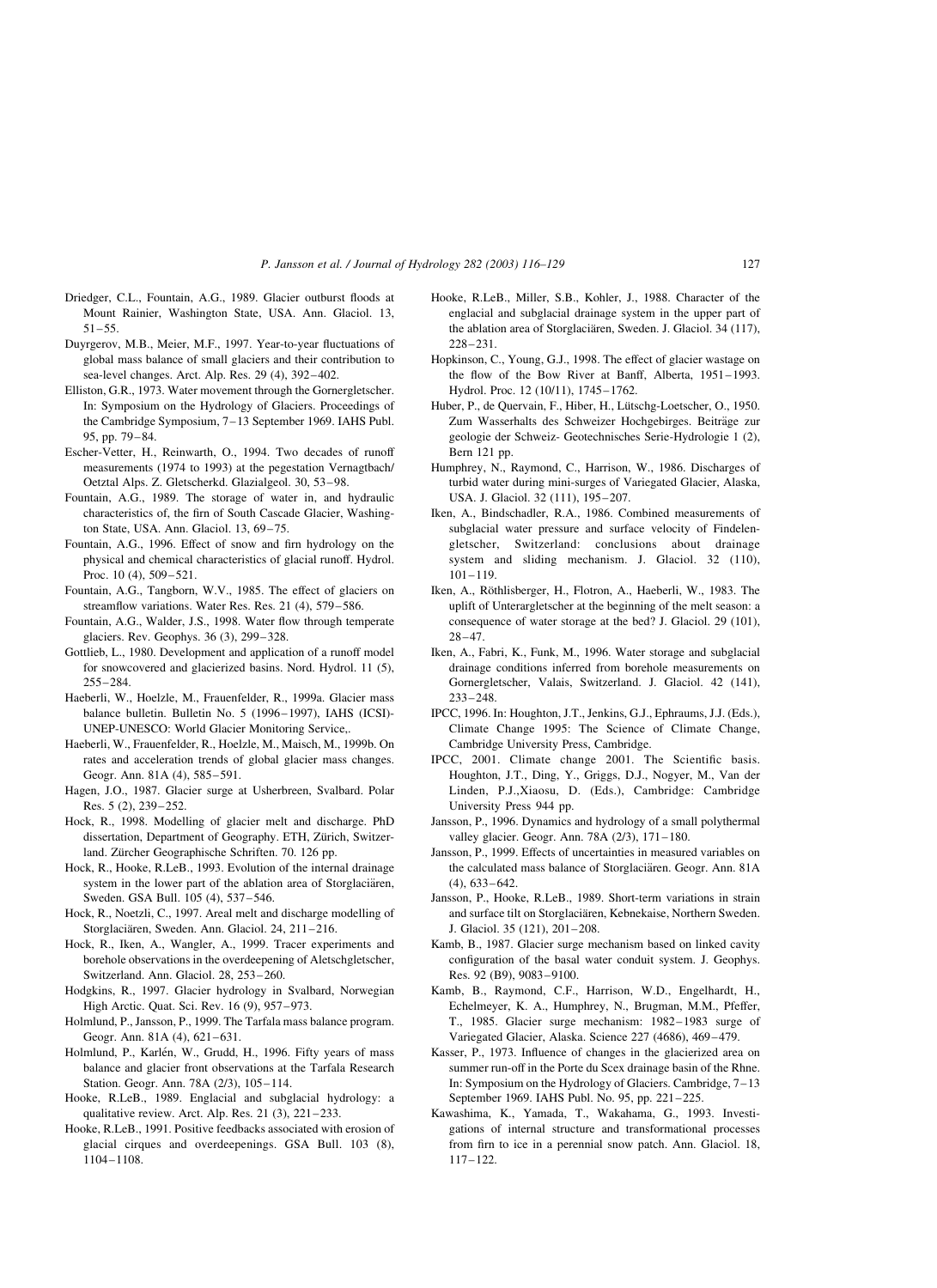- <span id="page-12-0"></span>128 P. Jansson et al. / Journal of Hydrology 282 (2003) 116–129
- Kohler, J., 1995. Determining the extent of pressurized flow beneath Storglaciären, Sweden, using results of tracer experiments and measurements of input and output discharge. J. Glaciol. 41 (138), 217–231.
- Kotlyakov, V.M., Dolgushin, L.D., 1973. Possibility of artificial augmentation of melting by surface dusting of glaciers (results of Soviet investigations). In: The Role of Snow and Ice in Hydrology. Proceedings of the Banff Symposium, September 1972. IAHS Publ. 107, pp. 1421–1426.
- Krenke, A.N., Rototaev, K.P., 1973. A surge of the Kolka Glacier and its hydrometeorological consequences. In: The Role of Snow and Ice in Hydrology. Proceedings of the Banff Symposium, September 1972. IAHS Publ. 107, pp. 1160–1170.
- Krimmel, R.M., Tangborn, M.V., Meier, M.F., 1973. Water flow through a glacier. In: The Role of Snow and Ice in Hydrology. Proceedings of the Banff Symposium, September 1972. IAHS Publ. 107, pp. 401–416.
- Lang, H., 1967. Über den Tagesgang im Gletscherabfluss. Veröffentlichung der Schweizerischen Meteorologischen Zentralanstalt, Zürich 4, 32–38.
- Lang, H., 1968. Relations between glacier runoff and meteorological factors observed on and outside the glacier. In: IUGG General Assembly, Berne. IAHS Publ. 79, pp. 429–438.
- Lang, H., 1987. Forecasting meltwater runoff from snow-covered areas and from glacier basins. In: Kraijenhoff, D.A., Moll, J.R. (Eds.), River Flow Modelling and Forecasting, Reidel, Dordrecht, pp. 99–127.
- Lang, H., Schädler, B., Davidson, G., 1977. Hydroglaciological investigations on the Ewigschneefeld. Gr. Aletschgletscher. Z. Gletscherkd. Glazialg. 12 (2), 119–124.
- Lang, H., Leibundgut, Ch., Festel, E., 1979. Results from tracer experiments on the water flow through the Aletschgletscher. Z. Gletscherkd. Glacialgeol. 15 (2), 209–218.
- Liestøl, O., 1977. Stetvatnet, a glacier dammed lake in the Kongsfjorden area, Spitsbergen. Norsk Polarinstitutt Årbok 1975, pp. 31–35.
- Meier, M.F., 1973. Hydraulics and hydrology of glaciers, The Role of Snow and Ice in Hydrology. IAHS Publ. 107, pp. 353–369.
- Meier, M.F., 1984. Contribution of small glaciers to global sea level. Science 226, 1418–1421.
- Meier, M.F., Tangborn, W.V., 1961. Distinctive characteristics of glacier runoff. USGS Prof. Pap. 424B, 14–16.
- Moore, R.D., 1993. Application of a conceptual streamflow model in a glacierized drainage basin. J. Hydrol. 150 (1), 151–168.
- Müller-Lemans, V.H., Funk, M., Aellen, M., Kappenberger, G., 1994. Langjährige Massenbilanzreihen von Gletschern in der Schweiz. Z. Gletscherkd. Glazialgeol. 30, 141–160.
- Nienow, P.W., Sharp, M., Willis, I., 1996. Velocity-discharge relationships derived from dye trace experiments in glacial meltwaters: Implications for subglacial flow conditions. Hydrol. Proc. 10 (10), 1411–1426.
- Nienow, P., Sharp, M., Willis, I., 1998. Seasonal changes in the morphology of the subglacial drainage system, Haut Glacier d'Arolla, Switzerland. Earth Surf. Proc. Landf. 23, 825–843.
- Oerlemans, J., Anderson, B., Hubbard, A., Huybrechts, Ph., Jhannesson, T., Knap, W.H., Schmeits, M., Stroeven, A.P.,

van de Wal, R.S.W., Wallinga, J., Zuo, Z., 1998. Modelling the response of glaciers to climate warming. Clim. Dyn. 14 (4),  $267 - 274$ .

- Oerter, H., Moser, H., 1982. Water storage and drainage within the firn of a temperate glacier (Vernagtferner, Oetztal Alps, Austria). In: Glen, J.W., (Ed.), Hydrological Aspects of Alpine and High Mountain Areas, Proceedings of the Exeter symposium, July 1982. IAHS Publ. 138, pp. 71–81.
- Oerter, H., Behrens, H., Hibsch, G., Rauert, W., Stichler, W., 1980a. Combined environmental isotope and electrical conductivity investigations at the runoff of Vernagtferner (Oetztal Alps Austria). Data Glaciol. Stud. (Moscow) 39, 86–92.
- Oerter, H., Rauert, W., Stichler, W., 1980. Untersuchungen zum Abflusseines Alpengletschers (Vernagtferner/Ötztaler Alpen) bei unterschiedlichen Ablationsbedingungen mittels Umweltisotopen, Soc. Met. de France: XVIeme Congres International de Meteorologie Alpine, pp. 285–290.
- Oerter, H., Baker, D., Moser, H., Reinwarth, O., 1982. Glaciohydrological investigations on the Vernagtferner glacier as a basis for a discharge model. Nord. Hydrol. 12 (4/5), 335–348.
- Östling, M., Hooke, R.LeB., 1986. Water Storage in Storglaciären, Kebnekaise, Sweden. Geogr. Ann. 68A (4), 279–290.
- Østrem, G., 1973. Runoff forecasts for highly glacierized basins, The Role of Snow and Ice in Hydrology. Proceedings of the Banff Symposium, September 1972. IAHS Publ. 107, pp. 1111–1129.
- Paterson, W.S.B., 1994. Physics of Glaciers, third ed, Elsevier, Oxford.
- Pertziger, F.I., 1990. Role of glacier and snow cover melting in runoff variations from the small basins in Pamir and the Alps. In: Hydrology in Mountainous areas. I. Hydrological Measurements; The Water Cycle. Proceedings of the two Lausanne Symposia, August 1990. IAHS Publ. 193, pp. 189–196.
- Quick, M.C., Pipes, A., 1977. UBC watershed model. Hydrol. Sci. Bull. 221, 153–161.
- Raymond, C.F., Harrison, W.D., 1988. Evolution of Variegated Glacier, USA, prior to its surge. J. Glaciol. 34 (117), 154–165.
- Raymond, C.F., Benedict, R.J., Harrison, W.D., Echelmeyer, K.A., Sturm, M., 1995. Hydrological discharges and motion of Fels and Black Rapid Glaciers, Alaska, USA: implications for the structure of their drainage systems. J. Glaciol. 41 (138), 290–304.
- Richards, K., Sharp, M., Arnold, N., Gurnell, A., Clark, M., Tranter, M., Nienow, P., Brown, G., Willis, I., Lawson, W., 1996. An integrated approach to modelling hydrology and water quality in glacierized catchments. Hydrol. Proc. 10 (4), 479–508.
- Richardson, S.D., Reynolds, J.M., 2000a. An overview of glacial hazards in the Himalayas. Quat. Int. 66 (1), 31-47.
- Richardson, S.D., Reynolds, J.M., 2000b. Degradation of ice-cored moraine dams: implications for hazard development. In: Nakawo, M., Raymond, C.F., Fountain, A. (Eds.), Debriscovered Glaciers, Proceedings of a Workshop Held at Seattle, Washington, USA, September 2000. IAHS Publ. 264, pp.  $165 - 175$ .